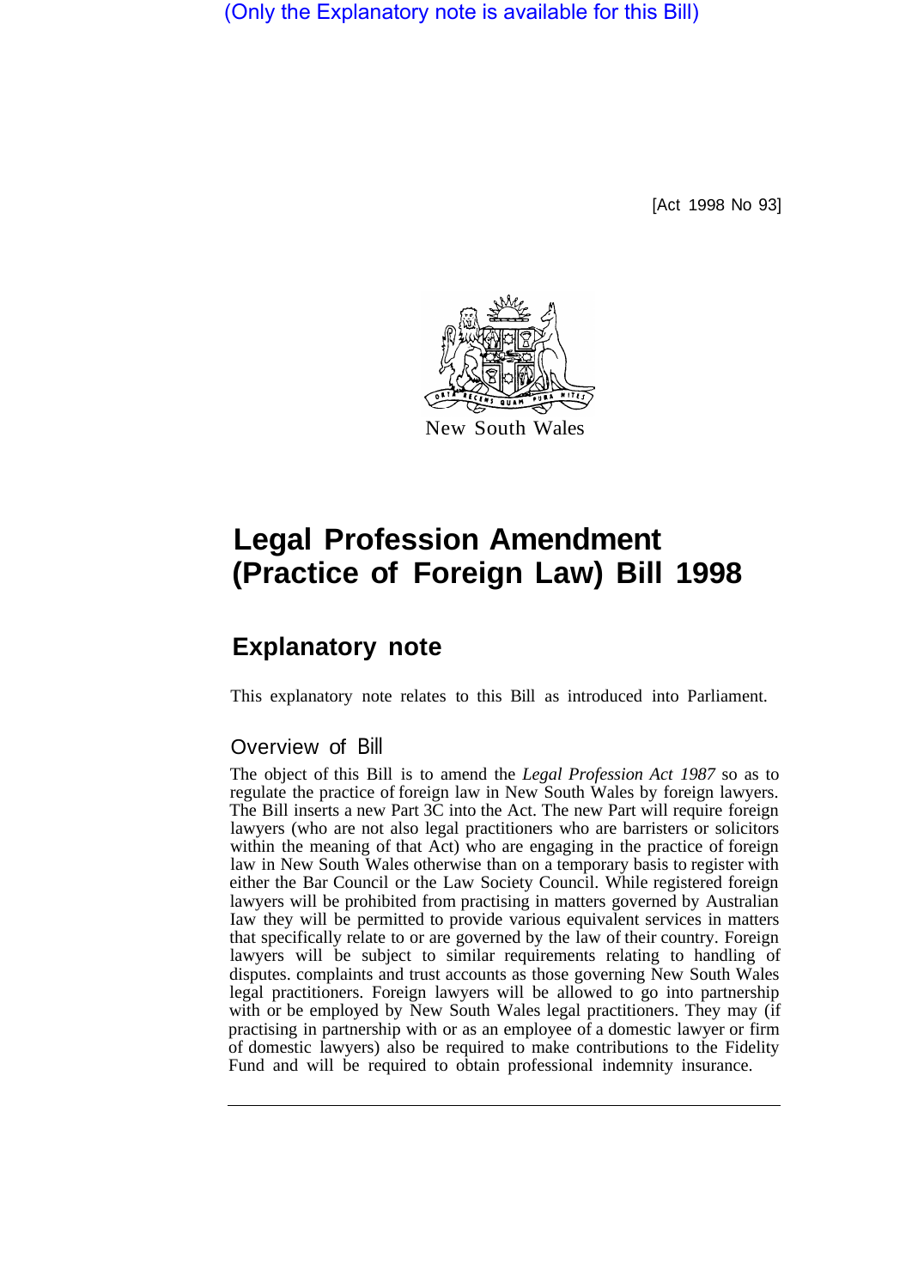Explanatory note

### Outline of provisions

#### **Part 1 Preliminary**

**Clause 1** sets out the name (also called the short title) of the proposed Act.

**Clause 2** provides that the proposed Act will commence on a day or days to be proclaimed.

**Clause 3** is a formal provision giving effect to the amendments to the *Legal Profession Act 1987* as set out in Schedule 1.

#### **Schedule 1 Amendments**

**Schedule 1 [l]** inserts definitions into section 3 of the Principal Act for the purposes of proposed Part 3C.

**Schedule 1 [2]** inserts section 5A into the Principal Act to make it clear that a locally registered foreign lawyer who practises foreign law in this State is not an officer of the Supreme Court.

**Schedule 1 [3]** amends section 48E of the Principal Act so that a locally registered foreign lawyer who does legal work that the lawyer is permitted to do under proposed Part 3C does not commit the offence contained in section 48E of directly or indirectly doing any general legal work, or any probate work for a fee. when not a barrister or solicitor.

**Schedule 1 [4]** inserts a new Part 3C (sections 48ZE–48ZAE) into the Principal Act. It contains provisions regulating the practice of foreign law in New South Wales by foreign lawyers. Foreign lawyers who are engaging in the practice of law other than on a temporary basis will be required to obtain registration from either the Bar Council or the Law Society Council. The new Parr contains the following provisions:

#### **Division 1 Preliminary**

**Section 48ZE** sets out definitions of terms and expressions used in the new Part. *Practise foreign law* is defined to mean doing work, or transacting business. in New South Wales concerning foreign law, being work or business of a kind that, if it concerned the law of New South Wales, would ordinarily be done or transacted by a domestic lawyer. A *domestic lawyer* is defined as a person (including a foreign lawyer) who is a barrister or solicitor (within the meaning of the Principal Act). A foreign lawyer is defined as a person who is duly registered to practise law in a place outside Australia by a foreign registration authority.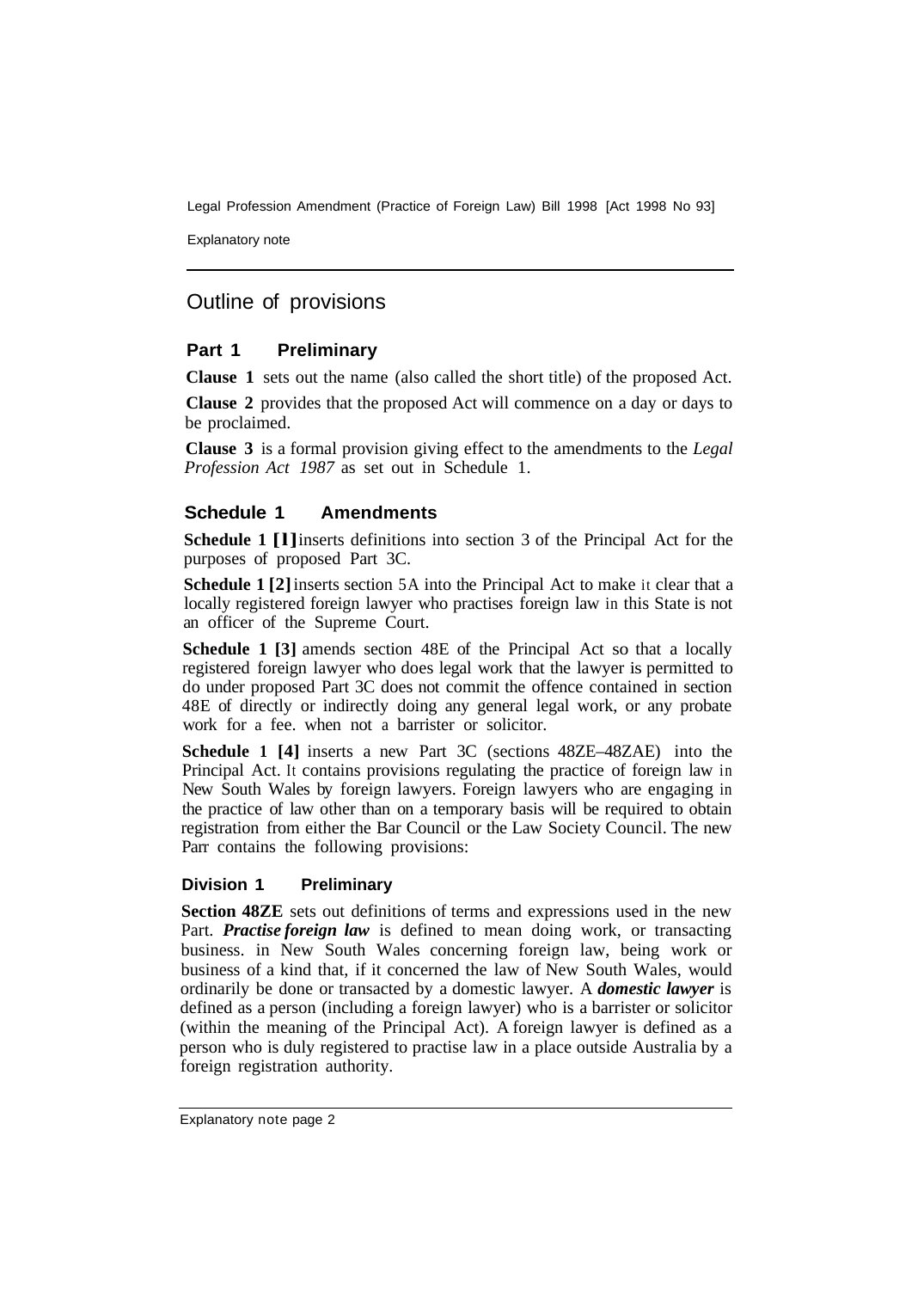Explanatory note

**Section 48ZF** states that the principal purpose of the new Part is to encourage and facilitate the internationalisation of legal services and the legal services sector by providing a framework for the regulation of the practice of foreign law in the State by foreign-registered lawyers as a recognised aspect of legal practice in the State.

**Section 48ZG** makes it clear that the new Part applies to any individual (other than a person who is a domestic lawyer) who practises foreign law in the State and states that nothing in the Part requires a domestic lawyer (including a foreign lawyer who is also a domestic lawyer) to be registered as a foreign lawyer under the Part in order to practise foreign law in the State.

#### **Division 2 Local registration of foreign lawyer**

**Section 48ZH** makes it an offence for a person to practise foreign law in the State unless the person is a domestic lawyer (or a person employed by a domestic lawyer to provide advice on foreign law to, and for use by, the domestic lawyer) or a foreign lawyer who is either registered in accordance with the new Part or is only practising in the State on a temporary basis.

**Section 48ZI** enables a foreign lawyer to apply to the Bar Council or the Law Society Council (the **domestic registration authorities)** for registration and sets out the information and documents that must be provided with the application. The domestic registration authority is not required to carry out any independent investigations of its own in deciding whether or not to grant registration but may require the applicant to verify the information by statutory declaration or other proof acceptable to it or by provision of evidence from the authority that registered the foreign lawyer to practise law in a place outside Australia.

**Section 48ZJ** requires an applicant for registration as a foreign lawyer to pay such an application fee as is determined by the domestic registration authority and approved by the Attorney General. The fee cannot include any component for compulsory membership of a professional association such as the Bar Association or the Law Society.

**Section 48ZK** requires the domestic registration authority to grant registration if the requirements for registration set out in the section are satisfied. The foreign lawyer is not required to reside in the State in order to obtain registration.

**Section 48ZL** enables the domestic registration authority to impose certain conditions on the practice of foreign law in the State of a foreign lawyer registered by the authority. The conditions may reflect New South Wales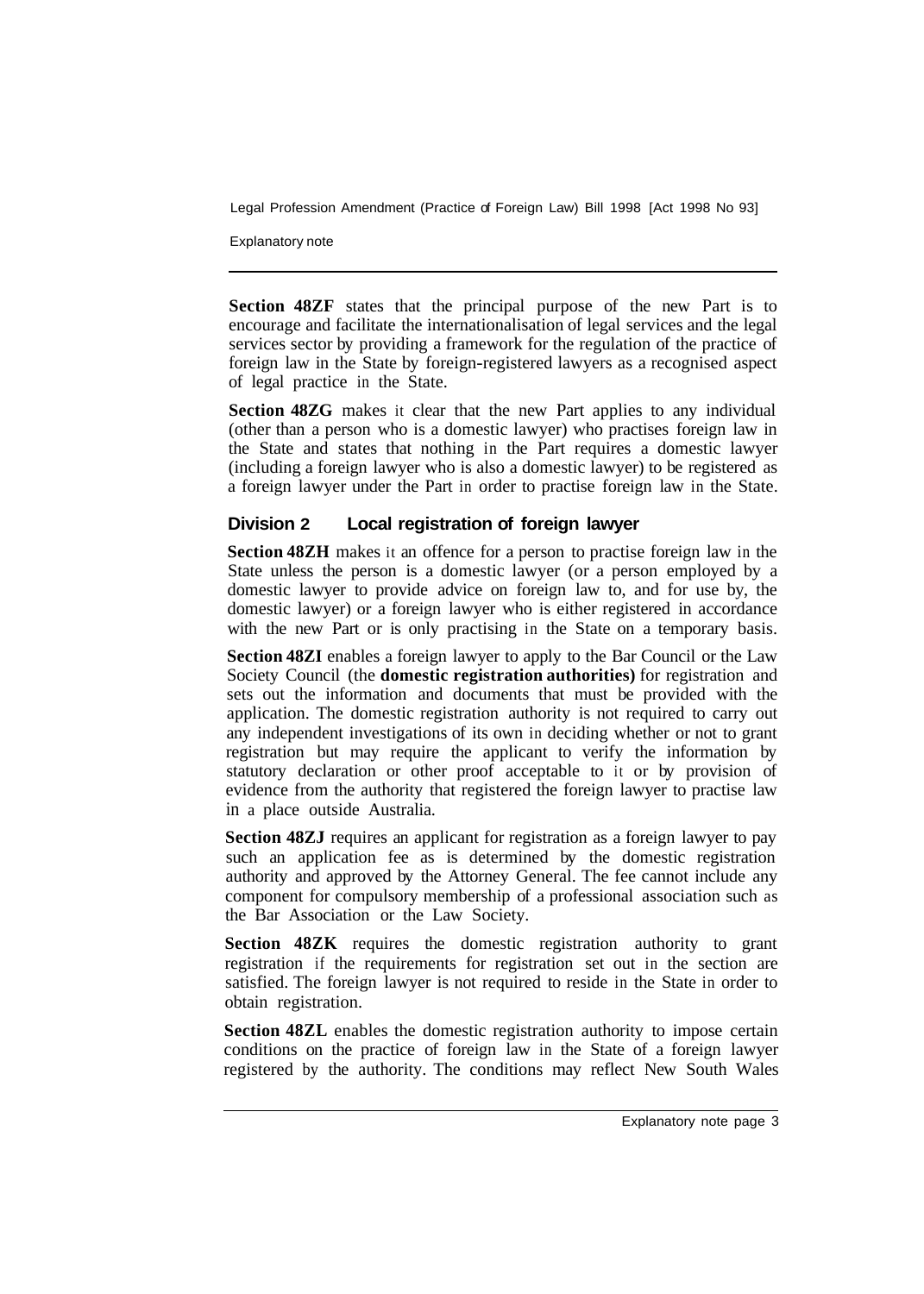Explanatory note

practice requirements. However, the domestic registration authority must not impose a condition that is more onerous than a condition that it would impose on a domestic lawyer in analogous circumstances.

**Section 48ZM** requires the domestic registration authority to give the applicant written notice of its decision in relation to registration. For the purposes of any appeal under proposed section 48ZR, if notice is not given within the prescribed period after the application is lodged the application is taken to have been refused.

**Section 48ZN** provides for the duration of registration and enables a foreign lawyer to apply for renewal of registration on payment of an annual fee.

**Section 48ZO** enables the domestic registration authority to refuse to register. or renew the registration of, a foreign lawyer under the new Part in specified circumstances.

**Section 48ZP** enables the domestic registration authority to publish the names of. and relevant particulars concerning, foreign lawyers registered by it.

**Section 48ZQ** enables the domestic registration authority to cancel the registration of a foreign lawyer on grounds set out in the section. Grounds listed include failure to comply with any condition imposed on the lawyer's registration under the new Part or with any requirements of the new Part. Registration may be cancelled if the foreign lawyer's registration to practise as a lawyer in his or her own country is cancelled as a result of criminal, civil or disciplinary proceedings. It may also be cancelled if the lawyer's registration to practise as a lawyer in his or her own country lapses. However. registration is not to be cancelled on this ground if the lapse results from circumstances beyond the lawyer's control (for example, civil war in the lawyer's own country).

**Section 48ZR** enables a foreign lawyer to appeal to the Supreme Court against a refusal to register or renew the registration of the lawyer under the new Part. a cancellation of registration or any action taken against the lawyer under section 55 of the Principal Act.

#### **Division 3 Legal practice**

**Section 48ZS** restricts the legal services that may be provided by a locally registered foreign lawyer. Legal services that may be provided are those that consist of doing work, or transacting business, concerning the relevant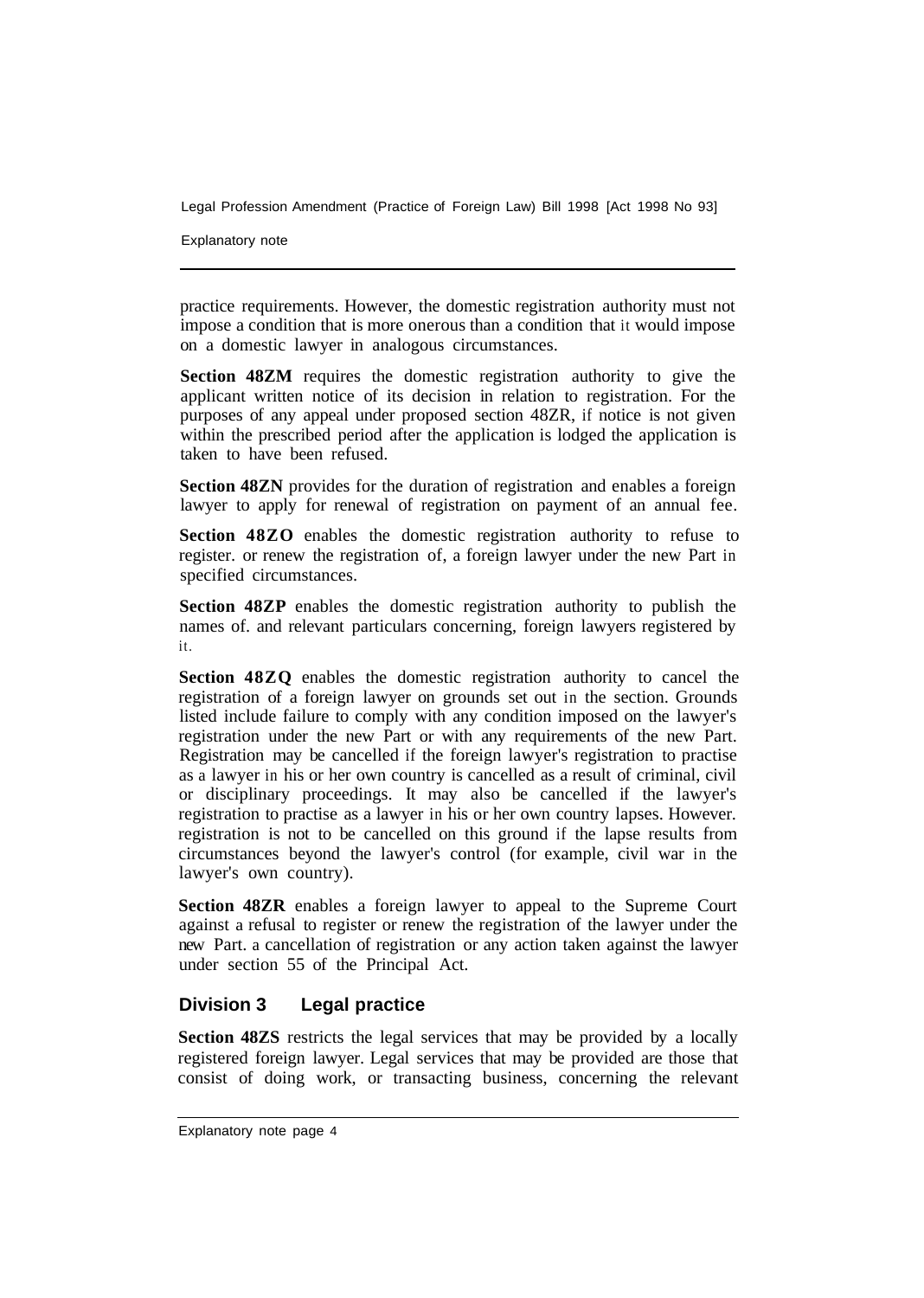Explanatory note

foreign law, those that relate to arbitration proceedings of a kind prescribed by the regulations and those that relate to proceedings where knowledge of the relevant foreign law is essential.

**Section 48ZT** allows a locally registered foreign lawyer (subject to any conditions to the contrary imposed under proposed section 48ZL) to practise as a sole practitioner or as a partner or employee of a New South Wales firm. The partnership may be with any combination of domestic lawyers or with other registered foreign lawyers.

**Section 48ZU** prohibits a locally registered foreign lawyer from engaging in any conduct in practising foreign law that would, if the conduct were engaged in by a domestic lawyer practising Australian law in New South Wales. constitute professional misconduct or unsatisfactory professional conduct.

**Section 48ZV** provides for disciplinary action to be taken against locally registered foreign lawyers under Part 10 of the Principal Act. In assessing whether disciplinary action should be taken, the domestic registration authority may take into account whether the conduct concerned was consistent with the standards of professional conduct of the legal profession in the foreign lawyer's own country.

**Sections 48ZW** and **48ZX** set out the designations that locally registered foreign lawyers may use to describe themselves. Apart from the foreign lawyer's own name. the foreign lawyer may use the title or business name the lawyer uses in his or her own country. The lawyer may also use the name of any foreign partnership or body corporate with which the lawyer is associated so long as the lawyer has provided the domestic registration authority with proof of membership and that use of the name complies with the laws of New South Wales about business names and will not lead to confusion with any local firm. A locally registered foreign lawyer is not required to describe himself or herself as a legal practitioner and may continue to use the titles (for example. "barrister", "lawyer" or "solicitor" used by the lawyer in his or her own country). Foreign lawyers may similarly include in the description of any Australian partnership of which they are a member. and which contains both domestic lawyers and locally registered foreign lawyers. a combination of the distinguishing titles that the domestic and foreign lawyers are each entitled to use in their respective jurisdictions (for example, "Australian Solicitors and US Attorneys").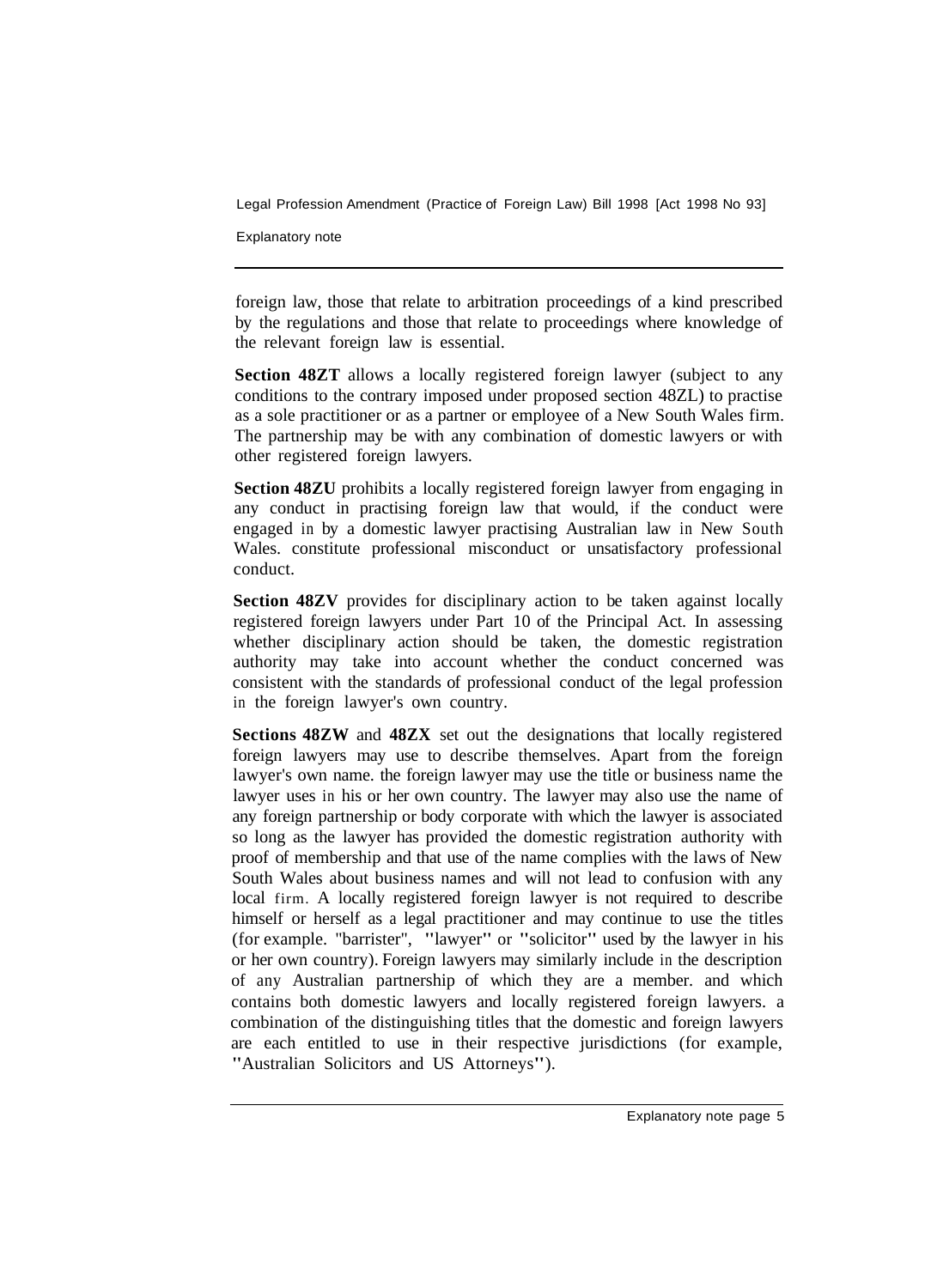Explanatory note

**Section 48ZY** requires locally registered foreign lawyers to comply with any relevant advertising restrictions imposed by the domestic registration authority or by law and prohibits them from using any advertising suggesting that they are domestic lawyers.

**Section 48ZZ** allows a locally registered foreign lawyer to employ one or more domestic lawyers. This does not entitle the foreign lawyer to engage in legal practice (other than practice of foreign law) in New South Wales. Generally. a domestic lawyer employed by a foreign lawyer may not engage in legal practice or provide advice on the law of New South Wales or another Australian jurisdiction to or for the use of a foreign lawyer.

**Section 48ZAA** requires locally registered foreign lawyers to maintain professional indemnity insurance that is broadly equivalent to the coverage required to be held by domestic lawyers.

**Section 48ZAB** requires locally registered foreign lawyers who receive money on behalf of other persons in the course of practising as foreign lawyers in New South Wales to maintain trust accounts and provides for the application of Part 6 to such lawyers and prevents locally registered foreign lawyers from practising unless any Fidelity Fund requirements imposed by regulations under proposed section 78A are complied with.

**Section 48ZAC** gives the domestic registration authority the power to exempt locally registered foreign lawyers, whether individually or in classes, from having to comply with specified provisions of the Principal Act or regulations or from compliance with any rule.

#### **Division 4 Miscellaneous**

**Sections 48ZAD** and **48ZAE** make provision for certain miscellaneous matters relating to membership of professional associations and the rules to which the practice of a locally registered foreign lawyer is subject.

**Schedule 1 [5]–[16]** make consequential amendments to sections 54 and 55 of the Principal Act relating to the conferral on the Law Society Council of functions as a domestic registration authority under proposed Part 3C. The amendments to section 55 enable the Law Society Council to investigate the affairs of a locally registered foreign lawyer in certain circumstances.

**Schedule 1 [17]–[19]** amend sections 57A–57C of the Principal Act to enable the Bar Council and the Law Society Council to make rules for or with respect to practice as a locally registered foreign lawyer.